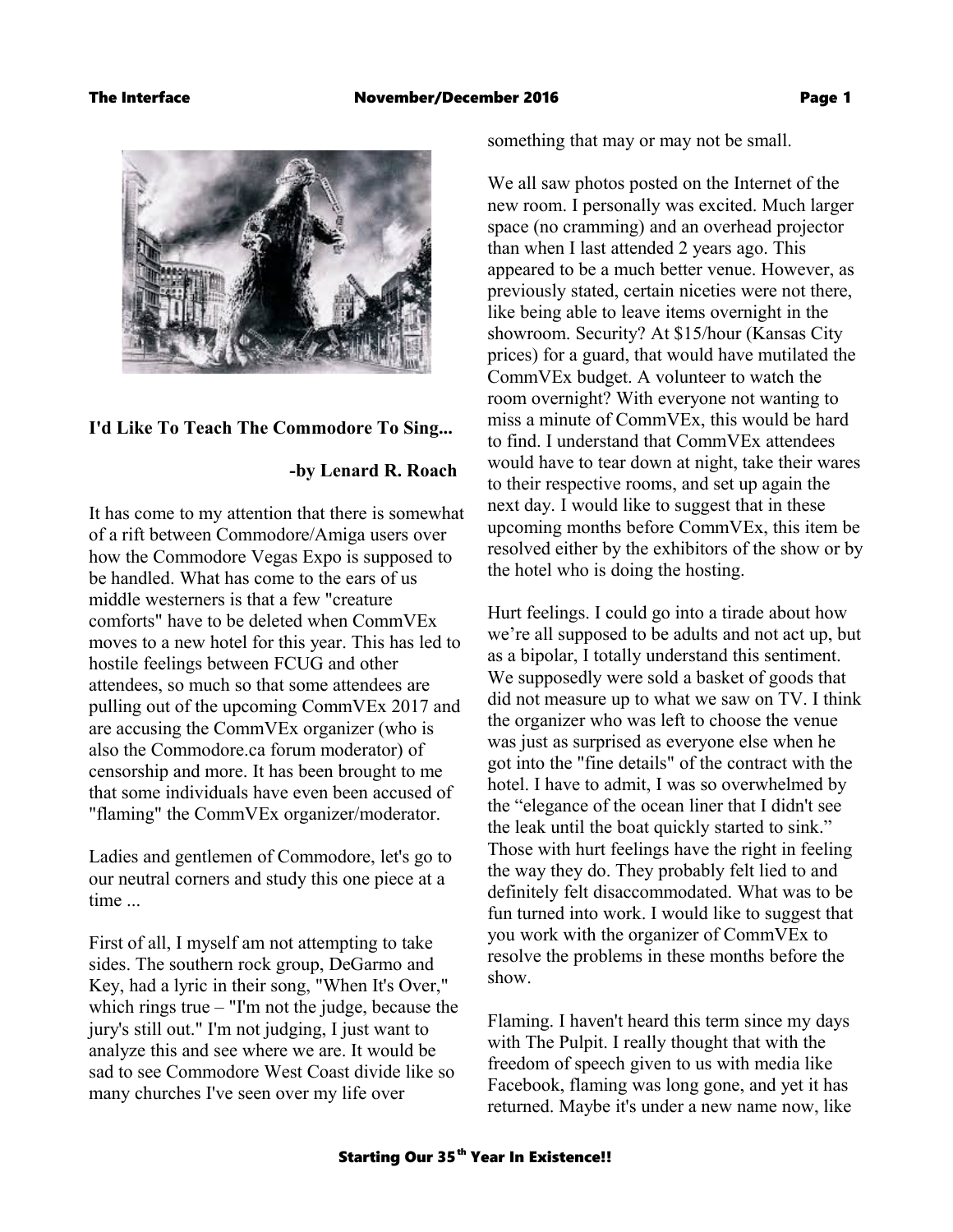trolling. I don't know. All I can suggest about this is to post your comment into an email and send it directly to your intended person. The Proverbs say, "When a wise man and a fool argue, those observing can't tell who's who." Do you even remotely wish to be perceived as a fool? I didn't think so. Keep your comments private, please.

Censorship. This is as bad as flaming when used wrongly. Most censorship claims come from hurt feelings, but even taking that into account, some claims are legitimate. I tried to run The Pulpit as a free expression board, but one out-of-control user chased everyone out of the "Commodore-based digital church," leaving me with no options but to close the doors. Freedom running free isn't tolerance; it's anarchy. Charleston Heston in "The Ten Commandments" said, "There is no freedom without the law." I know many people are upset with the organizer/moderator and are screaming censorship. My suggestion to those hurt by the moderator's decision to ban some messages is to start your own forum and post your comments freely under your own rules. Remember, America was started by a handful of people who disagreed with the present administration of the day.

[Note: The upset people have brought their uncensored messages to the Atariage and Lemon64 forums.]

How would I sum all this up? I think that if CommVEx was handled poorly in 2016, then those with complaints should try forming their own convention in 2017 and those with the opposing view should buckle down and get ready for a smaller CommVEx turn-out, but please let's put aside any bickering or disputing and come under the banner of fellowship that is Commodore. Some of us like the VIC, some like the Amiga, still others the PET or 64 or the 128, but we can all still meet on the last full weekend of July in Las Vegas in a luxurious hotel and share our love of these machines. To paraphrase the Leonard Nimoy action figure in an episode of "Robot Chicken," "You forget the entire meaning

of fandom. We should enjoy our love of the product, not be divided by trivialities." Just because the doll said this while holding a 9 mm gun doesn't change the meaning of the statement.

As a postscript, let me say that I'm sure there are some reading this piece who will think that my comments are unfair or even downright wrong. I always welcome your comments to my comments, so please give me your opinion, and I will be glad to hear you out and respond to you if you so desire. Please send me good old-fashioned snail mail (my email is full of spam due to a hack several years back, and I don't want to lose your letter in the delete party I have nightly) to: 6025 Corona Avenue, Kansas City, Kansas 66102-1339

# **MONTHLY MEETING REPORTS**

## **November 2016**

### **-by Robert Bernardo**

At the November meeting, president Robert Bernardo arrived on time a few minutes before vice-president Roger arrived. As usual, the systems had to be set up, and Robert and Roger attended to that immediately. Eventually, members Louis, Vincent, and Greg showed up, and we ordered our food. Near the end of lunch, Robert asked for old and new business. Robert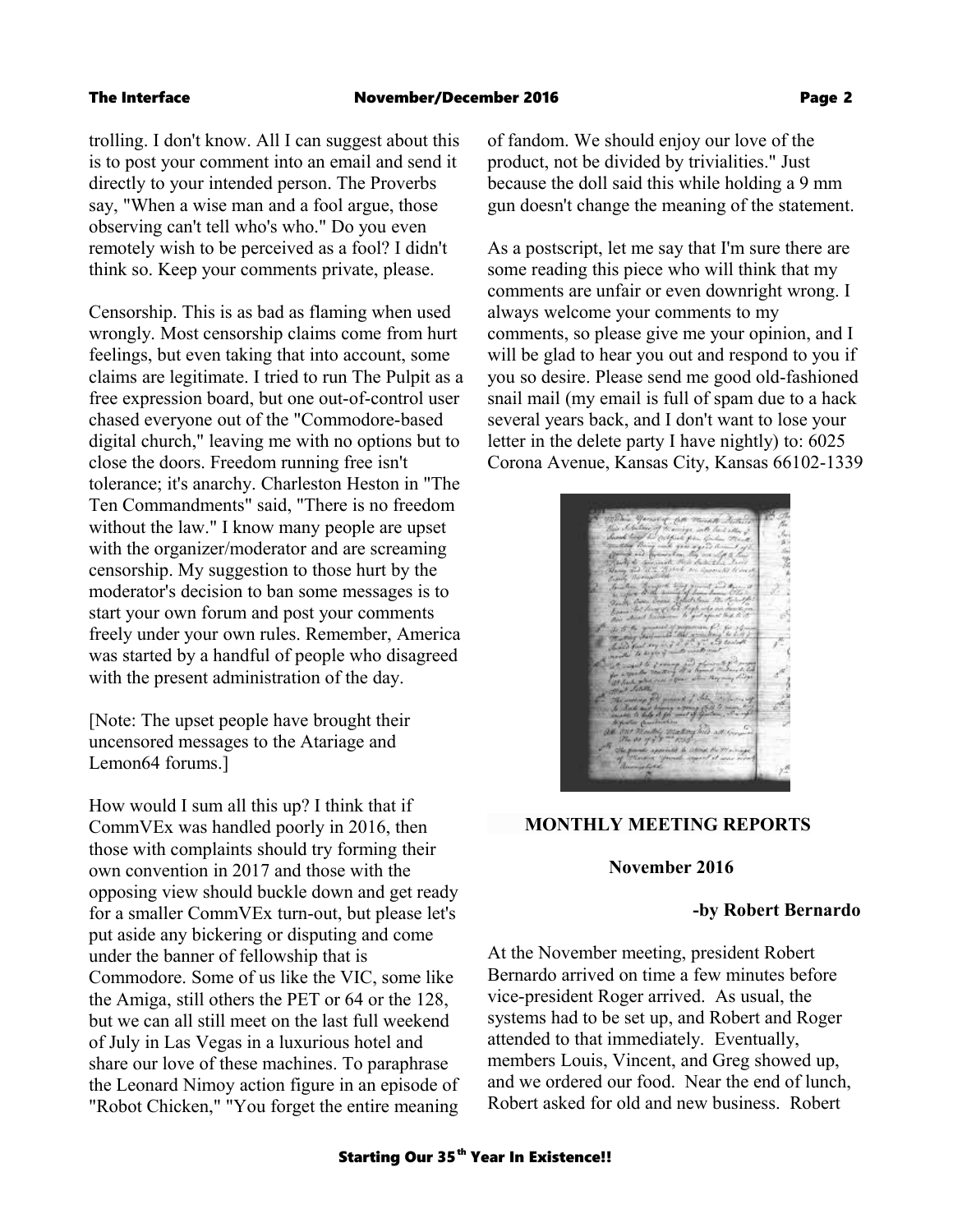gave the latest update on the June Pacific Commodore Expo NW at the Living Computer Museum in Seattle, remarking that he would make a trip in the spring to the LCM to check up on how preparations were going for the show. Also he mentioned that November marked the 35th anniversary of the Fresno Commodore User Group, and in celebration, he brought a German chocolate cake from Save Mart. The cake was quickly wolfed down by all the members!

In general conversation, we talked a great deal about Commodore, Amiga, and non-CBM hardware.

Though Roger had bought his various ram expanders for the VIC-20, we did not have time to go through the latest and/or rediscovered games for the VIC-20. Instead, we concentrated on the various C64 games which Robert obtained while at the November SC3 Arcade Party in Claremont, California. One of those was the fighting game, Bruce Lee, and a lot of time was spent on that.

For the classic Amiga, Robert showed the various games and applications picked up from the October Amiwest Show. These were freely obtained! At the Saturday Amiwest Banquet, various programs were left on the tables as gifts for the banquet goers. Many left the programs sitting there on the tables, but Robert had picked up those leftovers. One of those was the desktop publishing program, Page Setter for Postscript printers. Because Robert had Postscript printers, this program would be useful for him.

# **December 2016**

# **-by Robert Bernardo & Dick Estel**

All our regular members were in attendance except Greg Dodd, but to help make up for his absence, we had an unexpected guest and possible future member. Bruce Nieman started with a MS-DOS machine but became an Amiga user in 1987. He hadn't used it lately but had an A2000 that he'd like to get back in service. He planned to join us again in January.

His presence naturally triggered lengthy discussion of all things Amiga, including the need to replace the battery in his machine, since old Ni-Cad batteries have had a 100% failure rate over the years, leaking all over the computer's innards and pretty much destroying it.

On his laptop, Robert brought up the page for a new game, Unknown Realm. In 2012, game programmer Bruce Gottlieb showed this then topsecret game to the attendees at the Commodore Vegas Expo. Available for the Commodore 64 (NTSC and PAL), Windows, and Mac, Unknown Realm is a new, 8-bit, role-playing game in the style of Ultima RPG's. It was so secret that no one from outside his team was allowed to photograph or videotape his session. The CommVEx attendees saw a potential game full of fun, and they were excited that it was to be released.

That early version of Unknown Realm is now graduating to the release version, "Unknown Realm: The Siege Perilous," and Bruce is putting it up on Kickstarter. There you can see all the details of the game release, including video shots, screenshots, and screen animation. Also at the page, you'll be able to see the many and various pledge amounts to get this game released.

In official business, we voted to make our annual donation to St. Jude Children's Hospital, in the amount of \$50. We also voted to re-elect by acclaim all present club officers. We also agreed to change the January meeting date to January 22, since Robert will be arriving in Florida from the Star Trek cruise on the regular meeting date.

Dick brought in several binders of old newsletters for the members to look at, including the very first issue from February, 1983. He also showed us a binder containing printouts of hundreds of Print Shop Graphics, available in the club library for both Print Shop and Printmaster.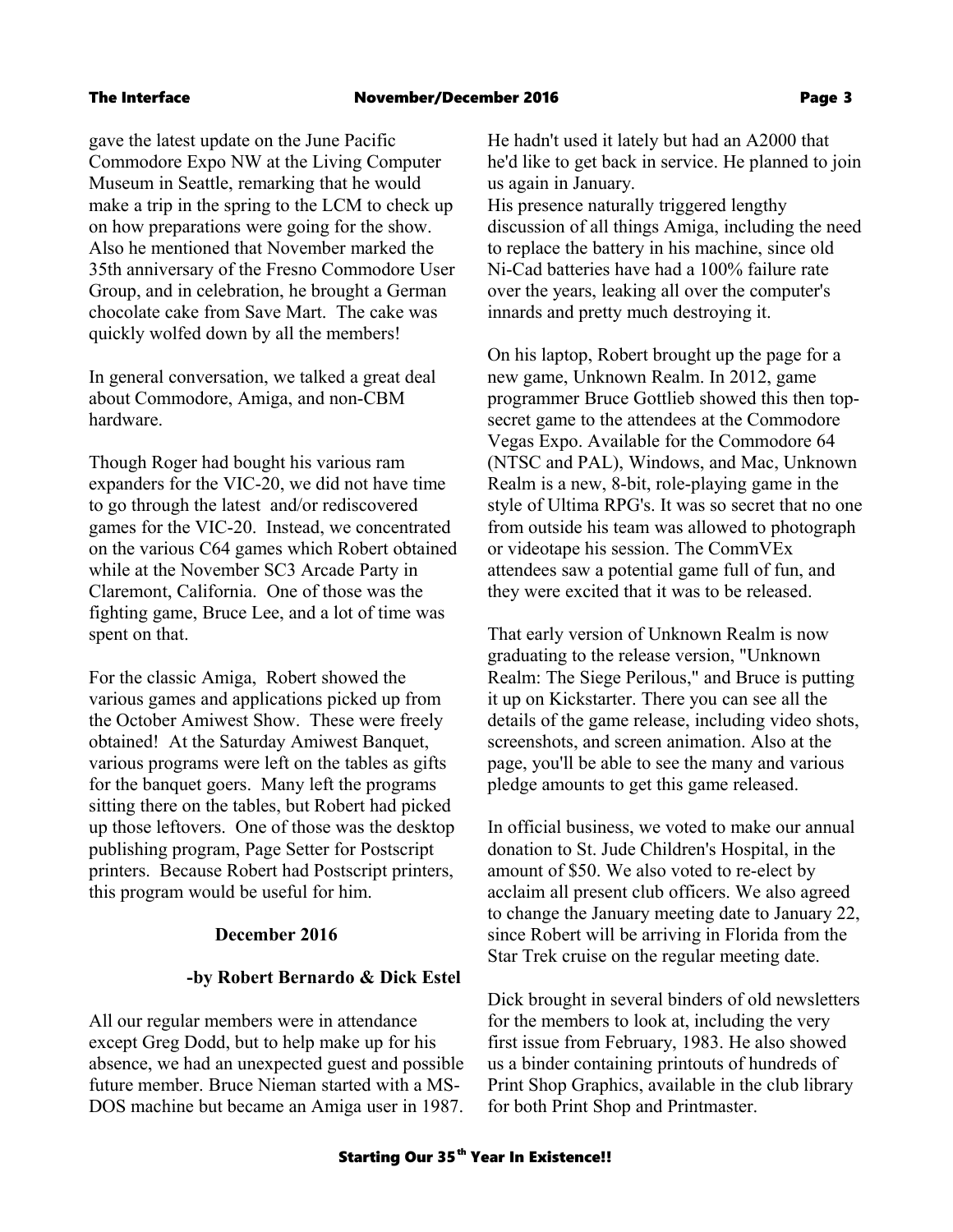Having concluded lunch, general conversation, and business, we moved to the equipment tables for our demonstrations. Robert had brought a large collection of Loadstar disks and hoped to run some Christmas programs. Unfortunately, the index disk would not work, and we were forced to try and find December disks by guesswork, since they are only numbered, not dated. From the 1986 Loadstar disks, we ended up settling on a Koala image of Halley's Comet, looking at an astronomical program which plotted the course of Halley's Comet with respect to the horizon, and listening to 15 minutes of Mozart music. Not Christmasy but more fun was Aces, in which the player has 255 bullets and must target as many enemy planes as possible. Louis proved to be our best fighter pilot.

For the expanded VIC-20, we looked at Minisketch, a drawing program with which we used a Flexidraw light pen. The results were mixed artistically, although Vincent eventually managed to create a respectable "FCUG." The Flexidraw light pen may have been too sensitive; Roger said he will take the program and test it with his VIC-20 and less sensitive McPen light pen.

Robert plugged the Moses Assembler cartridge into the VIC, and we were able to look at the menu; we didn't really have anything to assemble except for the sample programs in the manual nor was anyone familiar with machine language programming.

Next we tried VIC-20 educational games. First up was the business and marketing game, In the Chips. What we first thought was a failure to read the instructions proved instead to be keyboard problems. One of the bad keys was the space bar, which was used to trigger various steps in the game, so we may be watching Louis replace the keyboard at the next meeting.

Then we tried Spills & Fills, a game which taught proportion and coordination. This one did not

need any keyboard commands, everything being controlled by joystick. The user had to fill various-sized beakers, move the beakers by using the game's "winch", and pour their contents into various-sized containers. Fill the container correctly, and points would be recorded. Overfill the container, and the user would be greeted by a nasty beep and points would be subtracted. Louis really got the hang of the game and was using it smoothly and expertly.

For the AmigaOne G4, we played around with the OS 4.1 game, Deathchase3d, described as a "very fast, 3d, Star Wars game based on Star Wars VI". It was more of a simple-looking, 3-D driving game in which the user shoots the speeder bike ahead. With its stark landscape and the look of the trees flying by, Robert was reminded of the C64 game, Encounter.

At the end of the meeting, Robert passed out the gifts that were originally supposed to be distributed at the October picnic dinner. Dick got an audio Y-adapter cable, Roger received a LED puck light in the shape of a blue pig, Louis got a USB charger, and Vincent received the best one, a selfie stick, which he immediately made use of by attaching his cellphone to it and taking our photos.

# Unknown Realm link:

[https://www.kickstarter.com/projects/stirringdrag](https://www.kickstarter.com/projects/stirringdragongames/unknown-realm-an-8bit-rpg-for-pc-and-commodore-64) [ongames/unknown-realm-an-8bit-rpg-for-pc-and](https://www.kickstarter.com/projects/stirringdragongames/unknown-realm-an-8bit-rpg-for-pc-and-commodore-64)[commodore-64](https://www.kickstarter.com/projects/stirringdragongames/unknown-realm-an-8bit-rpg-for-pc-and-commodore-64)

# **The Next Issue Of "The Interface" Should Be Ready For Publication Sometime Around March 15th**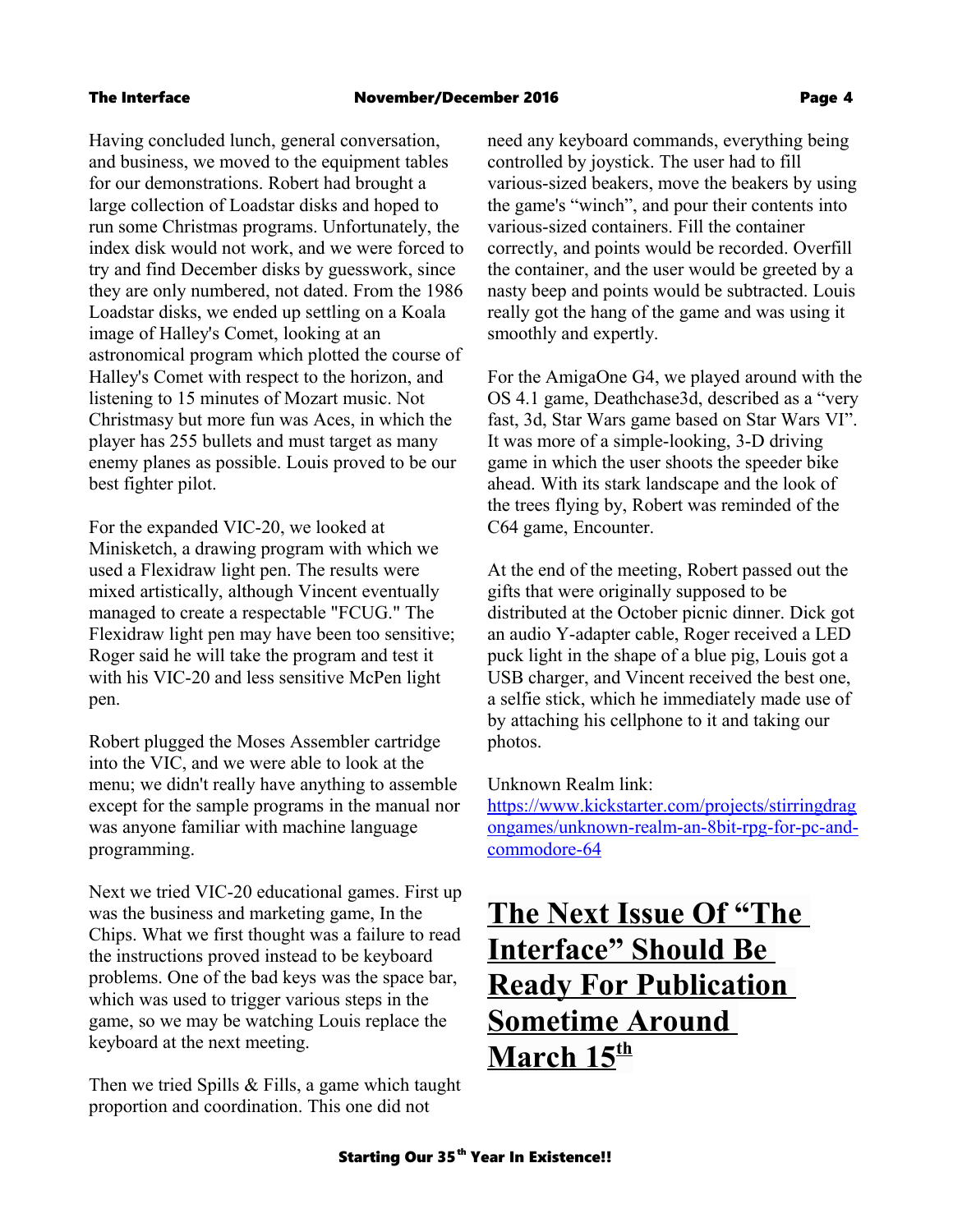

 **The CBM Engineers Talk About the C65**

(Recently on Facebook, when Commodore Business Machines engineer Bil Herd talked about his going to the 2016 World of Commodore show, he and fellow engineers Fred Bowen and Dave Haynie started talking about the Commodore 65, CBM's attempt to make a successor to the C64 and even the C128. Here is the engineers' very revealing conversation, edited to leave out the side comments by other Facebook friends.)

November 16 at 9:33am

**Bil Herd:** I will be a guest speaker at the World of Commodore in Toronto December 3rd. The show runs December 3rd and 4th (I am going for both days) and is put on by the Toronto PET Users Group (TPUG). Hope to see you there! (Just don't ask me about the C65 unless you want an earful.)

**Fred Bowen:** Earful of what? I spent many birthdays at past Toronto WoC shows. Have fun  $;-$ 

**Bil Herd:** Recently I have started quoting you about the C65 being just makeshift work while they were trying to sell CBM. Is that accurate enough of a statement?

Didn't know you caught any shows. I thought you tended towards the recluse side of publicness.

Then there's Terrence Ryan (1) who says he can't remember working at CBM outright, just some fuzzy images and the word Shiraz. (2)

**Fred Bowen:** No, the C65 wasn't "makeshift" work until after CBM was on the block. I continued working on it between dog-and-pony shows in the MOS building (that is, when I wasn't helping Greg Berlin build a deck behind his house.)

**Bil Herd:** Where did the concept come from? Did someone look at the market and think an 8-bit could be sold during the time of the Amiga and PC? Was the thought about trying to do something cheap during a time of confused Amiga strategy?

**Dave Haynie:** The way I heard it, Bill Gardei (3) was pushing for this, and since no one else in the chip group wanted to work with him, they just let it happen :-)

**Bil Herd:** Heh, same could be said about us. I 'spect no one really wanted to tell one of the animals "no". (4) And then the thought of bonuses for the managers took hold.....

**Fred Bowen:** Roughly, the origins of the C65 began with a desire for an improved, cost-reduced C64 system incorporating a C64 and floppy drive. I began work on the C64D system design and software in the fall of 1987, initially with Bill Gardei working on combining chips in silicon and T. Tokuda (5) doing board layout at CJL (Commodore Japan). Total cost under \$100, December 1988 availability. Marketing desires grew over that year, and the system was enhanced to first the C64DX, and then the next year, and finally ta-da! the C65. The last tally put the cost around \$129 at the time, I think. Maybe \$139. Anyhow, it evolved because each year someone said, "We've got only one shot to revise the C64 and this is it." Until it wasn't.

1) CBM engineer Terry Ryan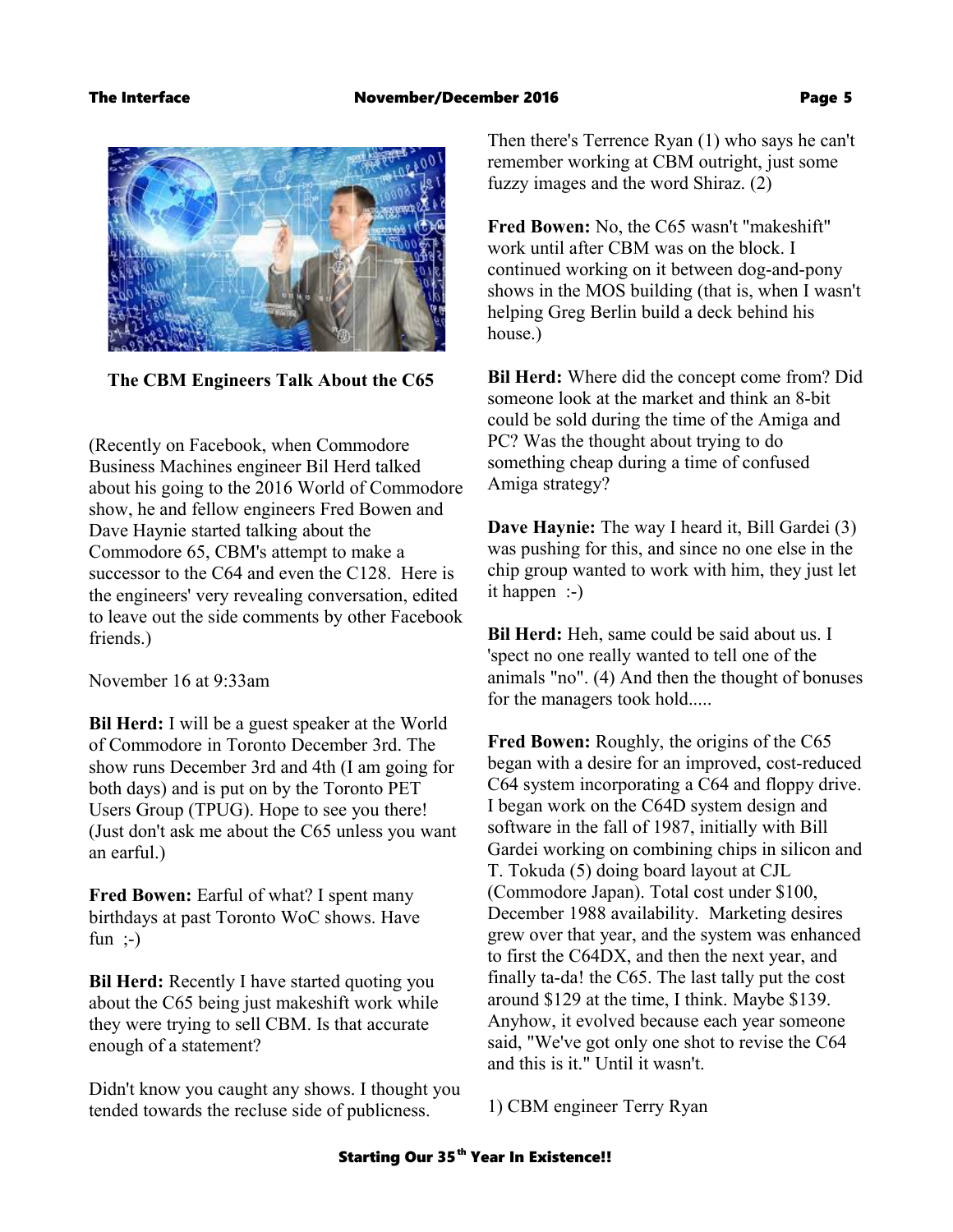- 2) CBM engineer Shiraz Shivji
- 3) CBM engineer Bill Gardei
- 4) Bil Herd's engineering group was nicknamed
- the "C128 animals".
- 5) CBM Japan engineer Teraj Tokuda



 **Adelaide Amiga and Retro- Computing Meeting** 

 **September 2016**

**-by Stephen "Epsilon"**

Today I am covering the September 2016 Adelaide Retro Computing group meeting with an Amiga theme. For this meeting we had special guests Trevor Dickinson from A-EON Technology and Robert Bernardo from Fresno Commodore User Group fly in especially for the event!

Before the meeting, I met up with Trevor (freshly flown in from New Zealand) and took him to Rundle Mall to grab a bite to eat. Rundle Mall is the main shopping district in the Adelaide CBD (Central Business District).

We then made our way to the meeting venue. As we were a bit later than usual, George and Theo from the group committee helped out a bit earlier with the table setups ahead of our arrival. I then

had to quickly assemble a very large array of Amiga stuff I brought for the meeting!

I decided to bring an AmigaOne X1000, AmigaOne A1222 (Tabor), MiST FPGA (Minimig AGA), and a CD32 with the brand new Classic Amiga CD32 game called Reshoot I received this week - doesn't get much newer than that!

It took a long time for me to set up, everything before the attendees arrived, but Trevor was very keen to start using the systems once I did!

I first met Trevor at AmiWest 2014, and it was fantastic to have him here in Adelaide to enjoy our Amiga-themed meeting this month!

Trevor also brought in and distributed interesting Boing Ball, recycled-page notebooks at the meeting! Thanks for these; I am sure our attendees are as glad to have them as I am! :-)

As mentioned, Robert Bernardo from the Fresno Commodore User Group also flew in from the USA to be here; he is also attending the Amiga User Group in Melbourne and Sydney Amiga User Group events while he is here.

Robert had me meet together with a keen attendee, Jane VosKamp, running her own business called JMV Grafix which produces documentation and graphics for Commodore 64/128 GEOS. She had an example book from JMV Grafix, with the samples being available for purchase on the night.

Given the Amiga theme for tonight's event, we had no shortage of Amiga systems on display, both Classic and Next Generation. A rare Amiga 500 Plus model with memory expansion and internal cpu mounted hard disk expansion was brought in - very rare to see one of these Amiga 500 Plus machines in Australia. Aron brought along his trusty Amiga 600 along with doing his usual soldering table duties (thanks for this,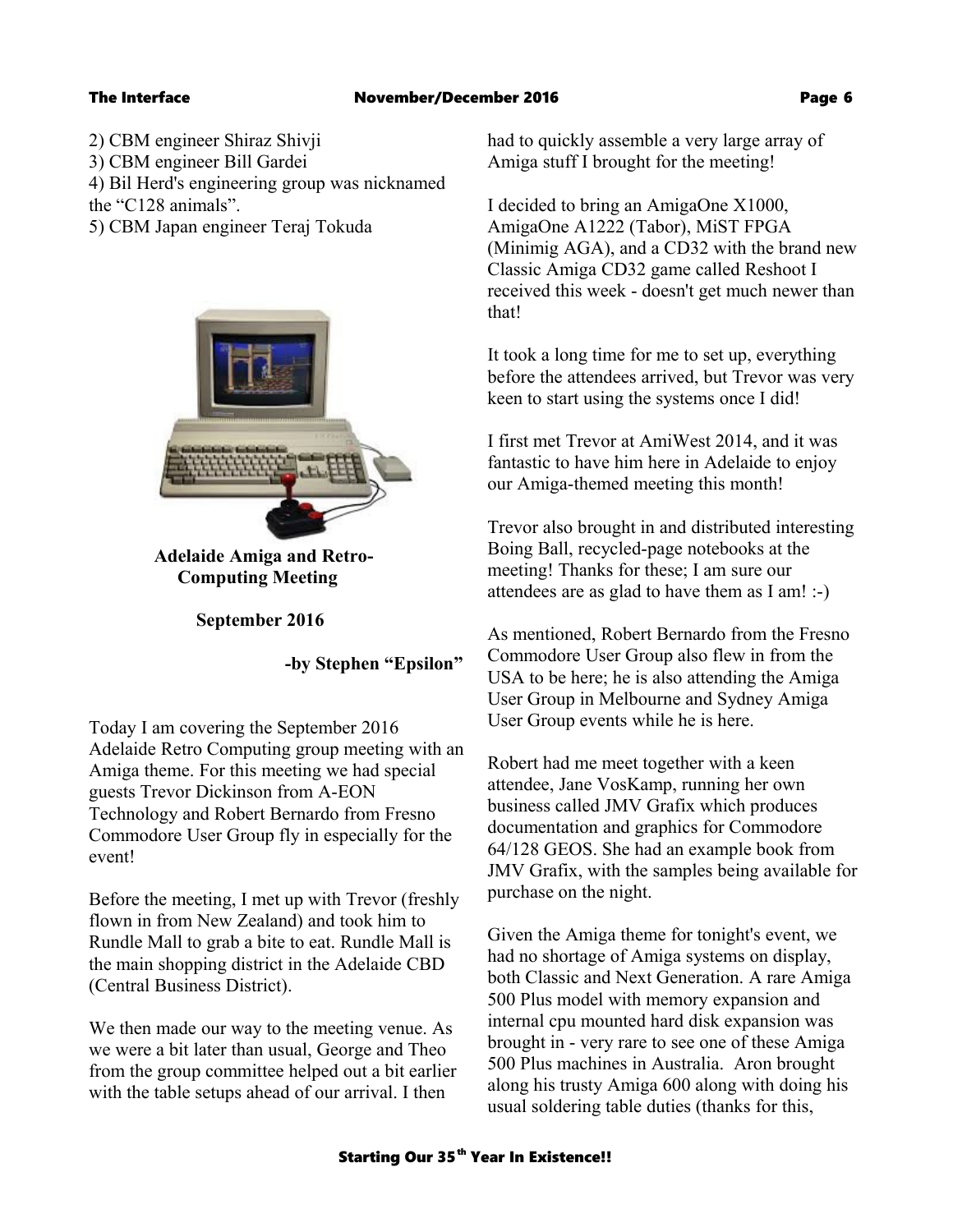Aron!). The Amiga 600 was running very nicely indeed with wireless internet access via a PCMCIA wireless adapter card. Running not so nicely and receiving attention from Aron during the evening was an Amiga 2000HD system that was brought in. Mick brought in his NG Amiga a Sam 440-Flex system running AmigaOS 4.1 Final Edition: Mick works on and contributes lots of Amiga OS4 software ports, and so he is quite active in the NG Amiga community.

A very cool expanded Amiga 600 system with built in CD drive was on exhibit. This Amiga 600 had a ACA620 accelerator installed, as well as a special modified laptop power supply, which bypassed the need to use a normal brick power supply. The star of the machine for me, though, was the built in slot load CD drive - there is so little space inside A600.

In addition to my own CD32, someone else also brought in a boxed CD32 and CRT t.v, running the Alien Breed/Qwak game CD.

Of course we also had other systems, too, for example, an older PC laptop running Amiga emulation was brought in.

Robert brought a signed Commodore 64, autographed by Jack Tramiel, Leonard Tramiel, and Chuck Peddle, and put that also on display. Also for the Commodore 64, a company called RGCD is continuing to produce new games on cartridge for the Commodore 64 in 2016; Robert brought Bomberland to display at the meeting.

Theo brought in his Altair system. Also interesting was this Intel SDK-85 system, displayed at the event. The Intel system was then powered on to show it did actually still work.

The event was well attended, and people quickly got chatting about all things Amiga and retrocomputing!

As this was the first time an AmigaOne A1222

had been displayed in Australia, Trevor was keen for people to see the system is a very capable system; it was busy running Amiga emulation, productivity apps and games too!

Some interesting Commodore 16 systems and music making hardware for the C16/64 was also brought in. George brought in his SX64 portable system to try the music making software and CMK-49 hardware out, with Robert involved too.

We then started out main presentation for the evening, with Trevor Dickinson covering A-EON Technology's current projects for Next Generation and Classic Amiga in 2016. Needless to say we were all fascinating to here all about what A-EON Technology is working on.

One of the projects A-EON Technology is working on is the A.L.I.C.E laptop, which is A Laptop Incorporating a Classic Amiga Experience. It runs on a standard Acer x86 laptop and can run the Classic Amiga and AmigaOS 4.1 experiences alongside your normal Windows or Linux installations. It can also run Linux applications in a way (called Rabbit Hole) that integrates with the Classic Amiga setup, which is running AmiKit X. Trevor is used Libre Office running on the Classic Amiga environment for the notes he used during the presentation.

After his presentation was finished, he kindly fielded questions from the attendees for quite a while, covering topics from Classic Amiga addons like the Prisma Megamix, where he explained the technical software development reasons for the delay of shipping this product (which makes perfect sense), and where A-EON is at with the AmigaOne X5000 and A1222.

He even hinted at some future projects that he didn't expand on, but needless to say he is committed to the NG and Classic Amiga platforms in 2016 and beyond. It is wonderful to have new systems and software being produced by him! It was a great presentation and we are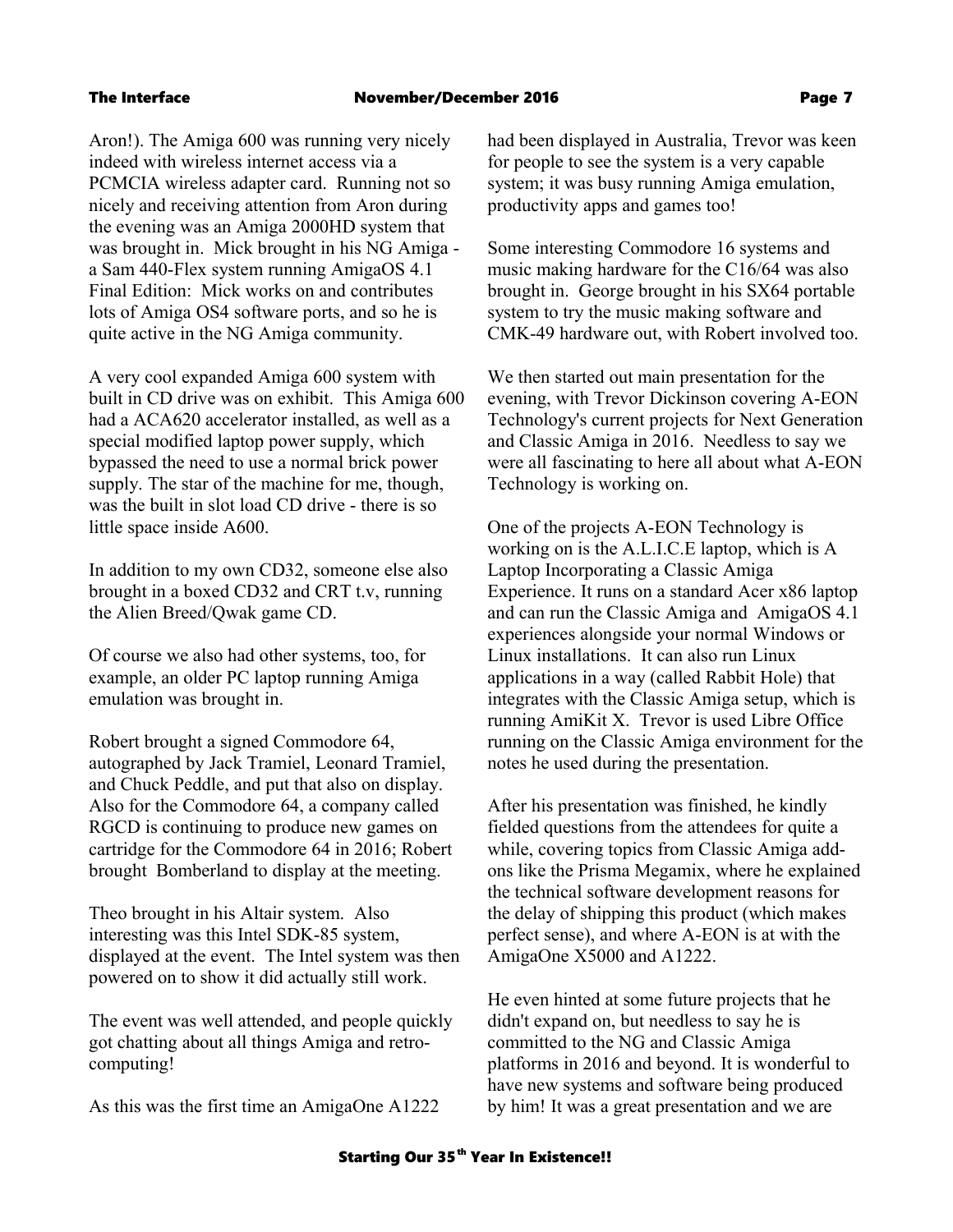very grateful to Trevor for taking the time for fly in especially for our event!

Let's take a closer look at the A.L.I.C.E system Trevor brought in. There is the boot menu where you can select from Windows, Ubuntu Mate Linux, Classic Amiga (Amikit X) and AmigaOS 4.1 Final Edition Classic environments to boot from. The AmigaOS 4.1 Final Edition Classic environment is actually running under FS-UAE on a Linux distribution that boots directly into the environment from power on (you can press F12 to see the FS-UAE control options while it is running).

Next, I tried booting it into the AmiKit X environment, which is a highly customised AmigaOS 3.1 build with the new Rabbit Hole functionality. With the Rabbit hole functionality, you can launch Linux applications, like Libre Office, Firefox, Skype, VLC, etc, all from within the Classic Amiga environment, and they integrate seamlessly with it. Libre Office, running within the AmiKit X environment, was snappy and performed well while I was mucking around with it.

This is an exciting development, as it means we will be able to buy a standard laptop that can run other normal day to day computing needs in 2016 but can function as a Classic Amiga while doing it! Exciting indeed, and I look forward to when we are able to buy one!

Moving back to the meeting itself, my NG Amiga table setup was getting quite the workout by this time; I had the brand new AmigaOS 4.1 game, Amiga Racer, with my requested Australian Holden Commodore HSV car being raced quite a lot on the night!

I also had Tanks Furry, Wings Battlefield, Reshoot, Amiga Racer game boxes and games running on the night:

My AmigaOne A1222 got plenty of looks and

plenty of questions to me and Trevor about it during the evening. I covered the case and build of the AmigaOne A1222 extensively; the new A500-style case is worth checking out for the people (and there were many) that loved the case I put it in and wanted to know where to get it. Also pointed out to me from one of the guys who made them originally was a 3.5 inch external floppy drive made in Adelaide for the Classic Amiga: Never actually seen one of these drives myself before, so I was glad to see it tonight!

 The second hand tables were doing good business as usual.

It was great to see the kids really enjoying playing new games on the AmigaOne X1000, like the game, Voxelnoid.

It was a truly great evening and I want to take this opportunity to thank everyone who came to the event and especially to our special guests Trevor and Robert! I had a great time and I am really looking forward to the next meeting!



# **Member Biographies Vincent Mazzei**

"Memory Lane," our series of articles honoring former members, is complete, and we hove now moved on to current members. The interviewer is Dick Estel and he is responsible for any errors or misunderstandings that get printed.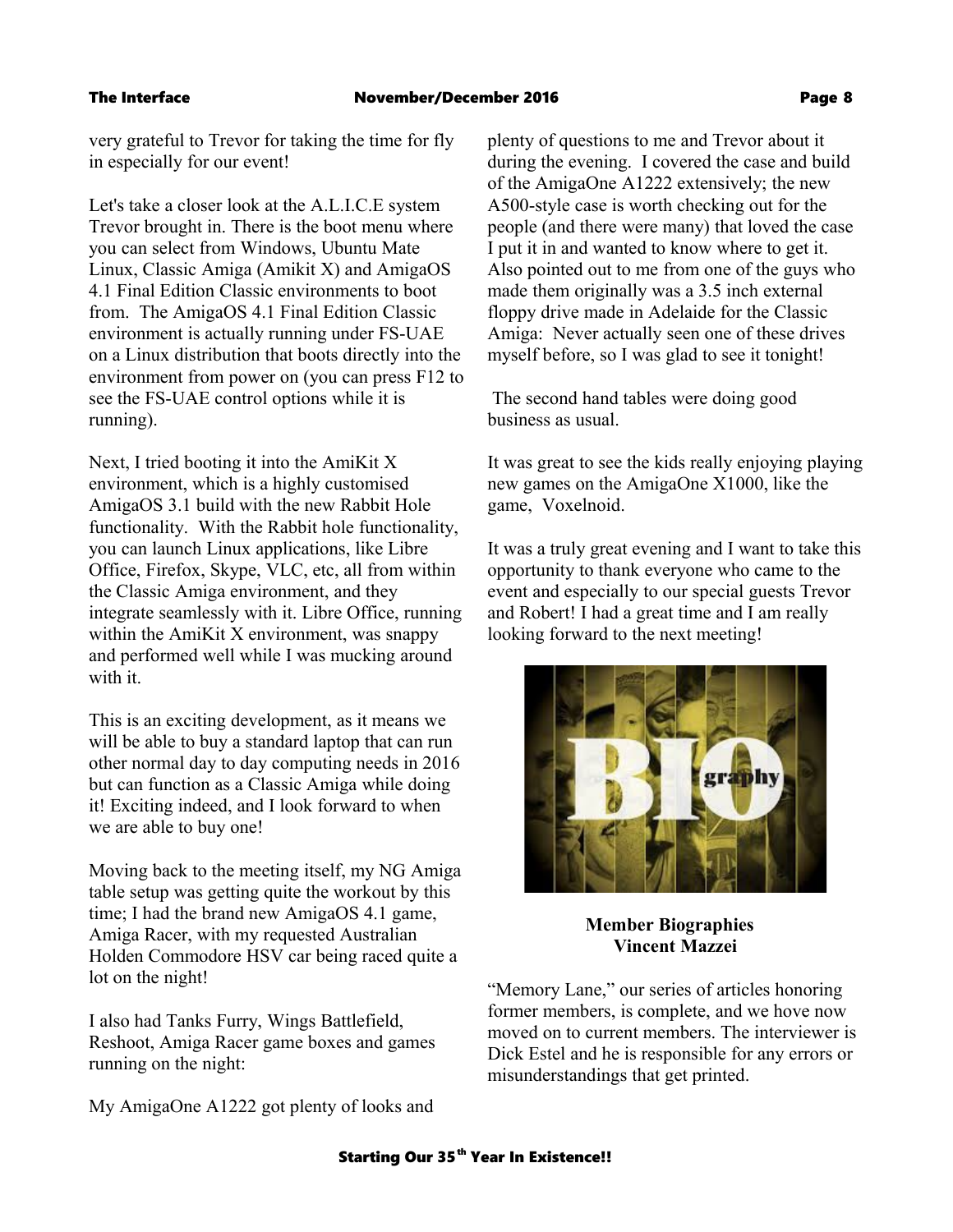Now let's get to know Vincent Mazzei.

**The Interface**: Please provide brief biographical data: Place of birth, family status, occupation, current place of residence.

**VM**: I was born 01/10/02 in Visalia, CA, but I live in Farmersville. I'm 15 and a student at Farmersville High School.

**TI**: What is your first memory of being aware of home computers (not necessarily using one; just any knowledge of their existence)?

**VM**: I've been around computers ever since I was born.

**TI**: Do you recall a time when computers were not a common fixture in most homes? Elaborate to your heart's content.

**VM**: No. We've always had computers in the house.

**TI**: What is your earliest memory of using (or trying to use) a computer – your own, a friend's, at work, in a store.

**VM**: Trying to play Microsoft Train Simulator when I was like three years old and was successful.

**TI**: When did you get your first computer and what was it? When did you get your first Commodore computer and what was it?

VM: My first computer was my VIC-20 that I got in 2011.

**TI**: What computers have you owned?

**VM**: Commodore VIC-20, C-64, SX-64, Alienware Alpha, TI-99/4a, a couple of iMacs, netbooks and my current PC.

**TI**: How often do you use a Commodore computer - daily, weekly, monthly, rarely?

**VM**: Not every day, but sometimes I make my TI have fits in BASIC.

**TI**: Did you ever use a Commodore of any kind at school or for school purposes?

**VM**: No.

**TI**: Do you use a computer at work/school, and if so what type? How do you use it or what do you use it for? (If retired, answer based on your final year or two of work).

**VM**: At school I use awful Dells that crash every two minutes.

**TI**: What computer-type devices that are not specifically a laptop or desktop do you use (iPad or other tablet, smart phone, other)? Have you used any in the past that you no longer have or use?

**VM**: I have an iPhone and I used to have an iPad, but it broke.

**TI**: Which person in your family uses a computer at home the most?

**VM**: Me.

**TI**: 11. What Commodore magazines did you subscribe to or read, and which did you find most helpful?

**VM**: None. (Editor's note: Vincent is too young for the heyday of Commodore magazines.)

**TI**: What are your predictions or expectations for the future of Commodore brand computers?

**VM**: I hope that the Commodore brand gets revived into a modern computer line while keeping the classic, retro feel.